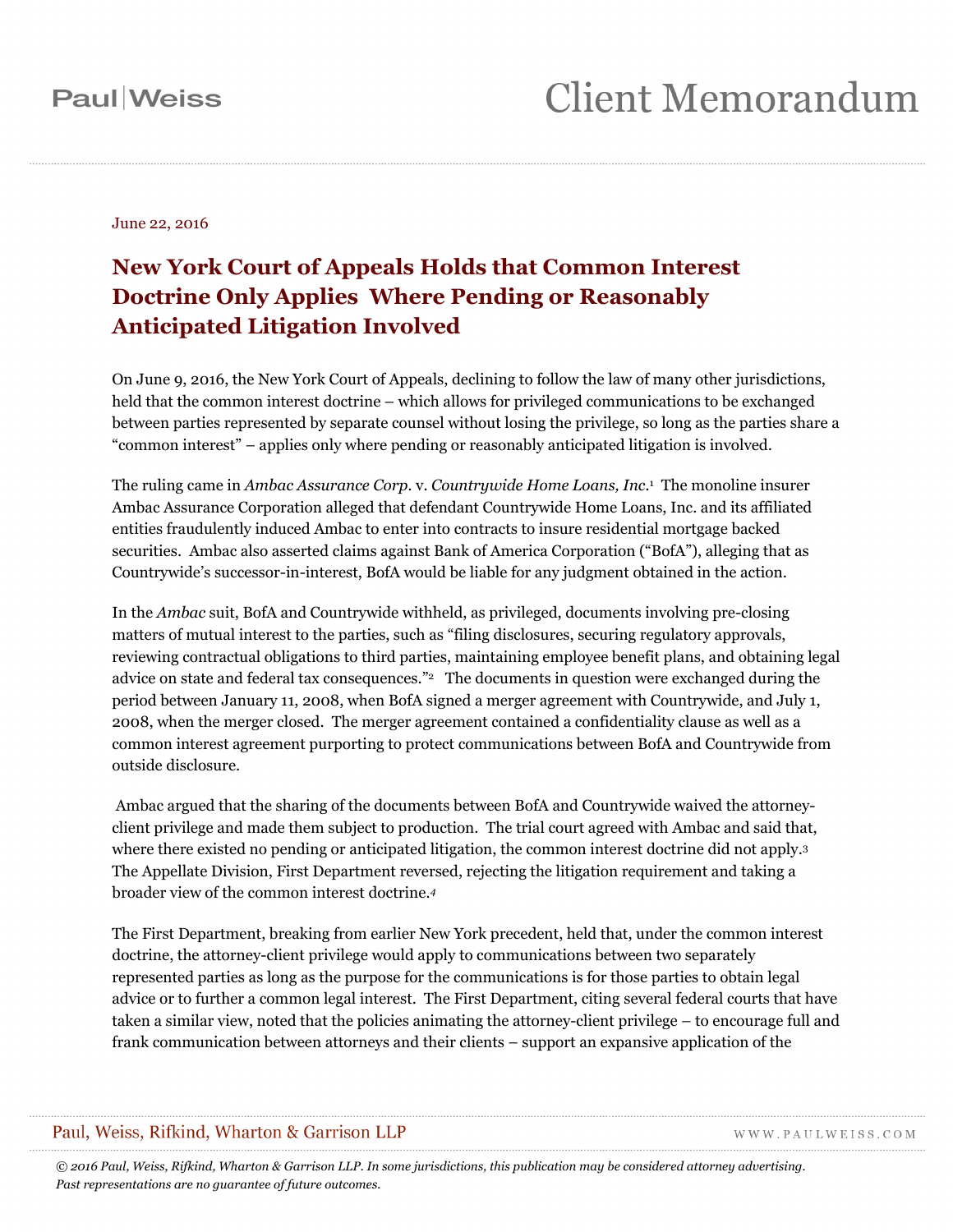### **Paul**Weiss

### **Client Memorandum**

common interest doctrine. The First Department explained that "imposing a litigation requirement in this scenario discourages parties with a shared legal interest, such as the signed merger agreement here, from seeking and sharing [legal] advice, and would inevitably result instead in the onset of regulatory or private litigation because of the parties' lack of sound guidance from counsel."5

The Court of Appeals reversed. It held that the common interest exception applies only where there is pending or reasonably anticipated litigation. The Court stated "we do not perceive a need to extend the common interest doctrine to communications made in the absence of pending or anticipated litigation, and any benefits that may attend such an expansion of the doctrine are outweighed by the substantial loss of relevant evidence, as well as the potential for abuse."6 The Court of Appeals pointed to the fact that the volume and success of corporate transactions in New York has not suffered despite twenty years of precedent limiting the common interest doctrine to pending or anticipated litigation.

In reversing the Appellate Division's broader application of the common interest doctrine, the Court of Appeals declined to follow both the Restatement of the Law Governing Lawyers, as well as statutes and, according to some sources, the "vast majority" of case law in other jurisdictions.7

In Delaware, for example, whose law governs many corporate transactions, the legislature explicitly amended the applicable rules of evidence in 2001 to provide that a party may refuse to disclose communications "made for the purpose of facilitating the rendition of professional legal services to the client . . . by the client or the client's representative or the client's lawyer or a representative of the lawyer to a lawyer or a representative of a lawyer representing another in a matter of common interest," with no requirement that there be anticipated or pending litigation.8 Similarly, federal courts, including the Second, Third, Seventh, Ninth and Federal Circuits, have also concluded that there should be no pending or anticipated litigation requirement for the common interest doctrine to apply.9

The result is that companies doing business in New York or entering into merger agreements containing New York choice of law provisions cannot assume that all—or any—communications with transactional counterparties will retain their privileged nature and be exempt from discovery should litigation arise, particularly if the litigation in which the privilege assertion will be tested is likely to be brought in New York State Court. This is true regardless of the common interests they and their counterparties share and even where the merger agreement contains a "common interest provision" purporting to protect the confidentiality of such communications.

\* \* \*

WWW.PAULWEISS.COM